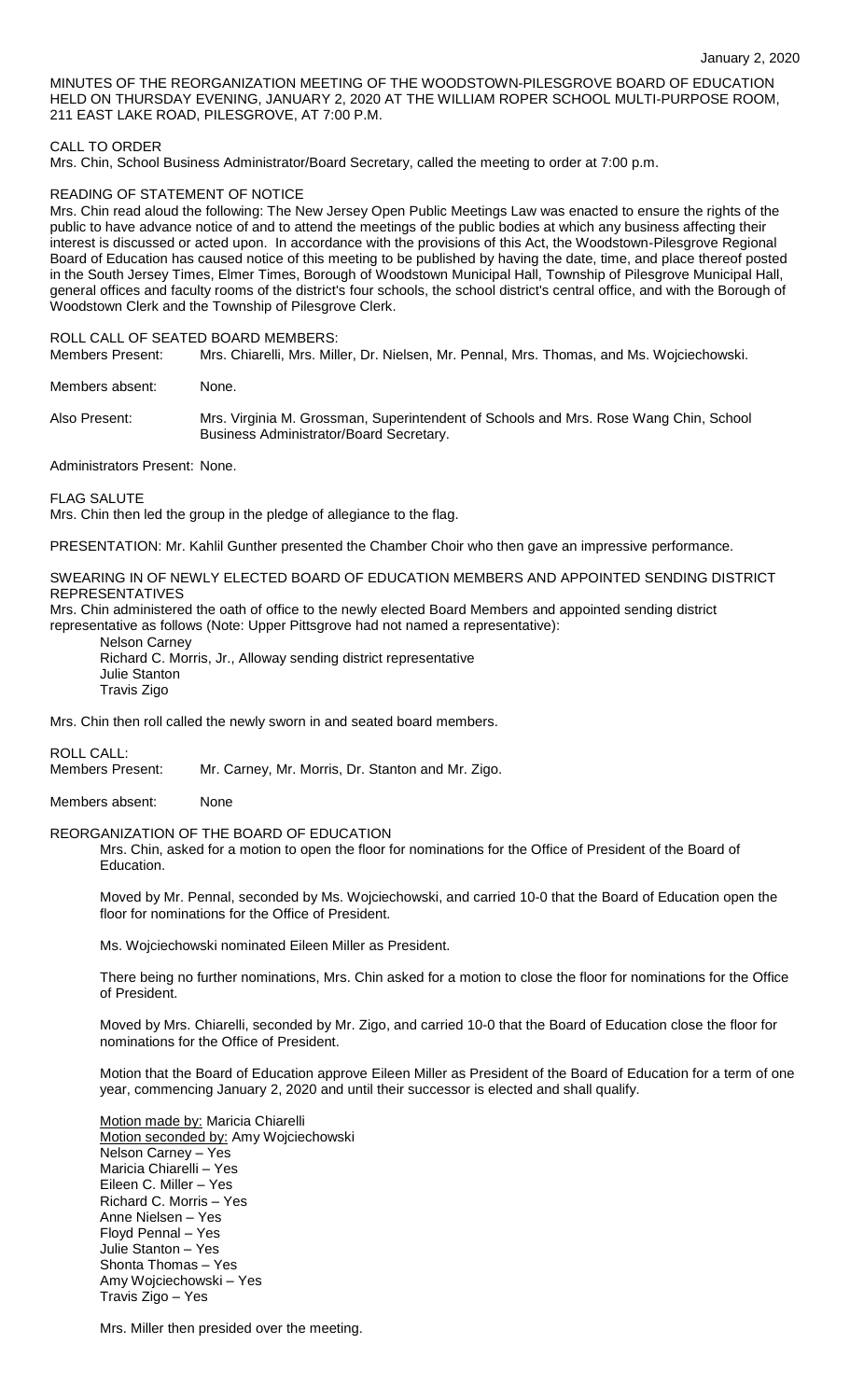Mrs. Miller, President, asked for a motion to open the floor to nominations for the Office of Vice President of the Board of Education.

Moved by Mr. Morris, seconded by Mrs. Chiarelli, and carried 10-0 that the Board of Education open the floor for nominations for the Office of Vice-President.

Dr. Nielsen nominated Maricia Chiarelli as Vice-President.

There being no further nominations, Mrs. Miller asked for a motion to close the floor for nominations for the Office of Vice-President.

Moved by Mr. Carney, seconded by Ms. Wojciechowski, and carried 10-0 that the Board of Education close the nominations for the Office of Vice-President.

Motion that the Board of Education approve Maricia Chiarelli as Vice-President of the Board of Education for a term of one year, commencing January 2, 2020 and until their successor is elected and shall qualify.

Motion made by: Floyd Pennal Motion seconded by: Amy Wojciechowski Nelson Carney – Yes Maricia Chiarelli – Yes Eileen C. Miller – Yes Richard C. Morris – Yes Anne Nielsen – Yes Floyd Pennal – Yes Julie Stanton – Yes Shonta Thomas – Yes Amy Wojciechowski – Yes Travis Zigo – Yes

# APPOINTMENT OF BOARD SECRETARY AND PUBLIC AGENCY COMPLIANCE OFFICER (P.A.C.O)

Motion that the Board of Education approve the following appointments: Approve by resolution, and pursuant to N.J.S.A. 18A: 17-5, the appointment of Mrs. Rose Wang Chin, as Board Secretary effective immediately for a one-year term that expires January 15, 2021.

Designate Mrs. Rose Wang Chin as the Public Agency Compliance Officer (P.A.C.O) effectively immediately through to the next reorganization meeting in January 2021.

Motion made by: Amy Wojciechowski Motion seconded by: Julie Stanton Nelson Carney – Yes Maricia Chiarelli – Yes Eileen C. Miller – Yes Richard C. Morris – Yes Anne Nielsen – Yes Floyd Pennal – Yes Julie Stanton – Yes Shonta Thomas – Yes Amy Wojciechowski – Yes Travis Zigo – Yes

CODE OF ETHICS TRAINING - Mrs. Miller reviewed the Code of Ethics attachments with the Board.

Motion to approve the following resolution: RESOLVED, that the New Jersey School Boards Association "Code of Ethics" shall be considered the official Code of Ethics of the Woodstown-Pilesgrove Regional Board of Education.

Motion made by: Richard C. Morris Motion seconded by: Nelson Carney Nelson Carney – Yes Maricia Chiarelli – Yes Eileen C. Miller – Yes Richard C. Morris – Yes Anne Nielsen – Yes Floyd Pennal – Yes Julie Stanton – Yes Shonta Thomas – Yes Amy Wojciechowski – Yes Travis Zigo – Yes

ADOPTION OF OFFICIAL NEWSPAPERS

Motion to authorize the South Jersey Times and the Elmer Times be adopted as the official newspapers to be used for the advertisement of meetings and legal ads and all other necessary public notifications for 2020.

Motion made by: Amy Wojciechowski Motion seconded by: Maricia Chiarelli Nelson Carney – Yes Maricia Chiarelli – Yes Eileen C. Miller – Yes Richard C. Morris – Yes Anne Nielsen – Yes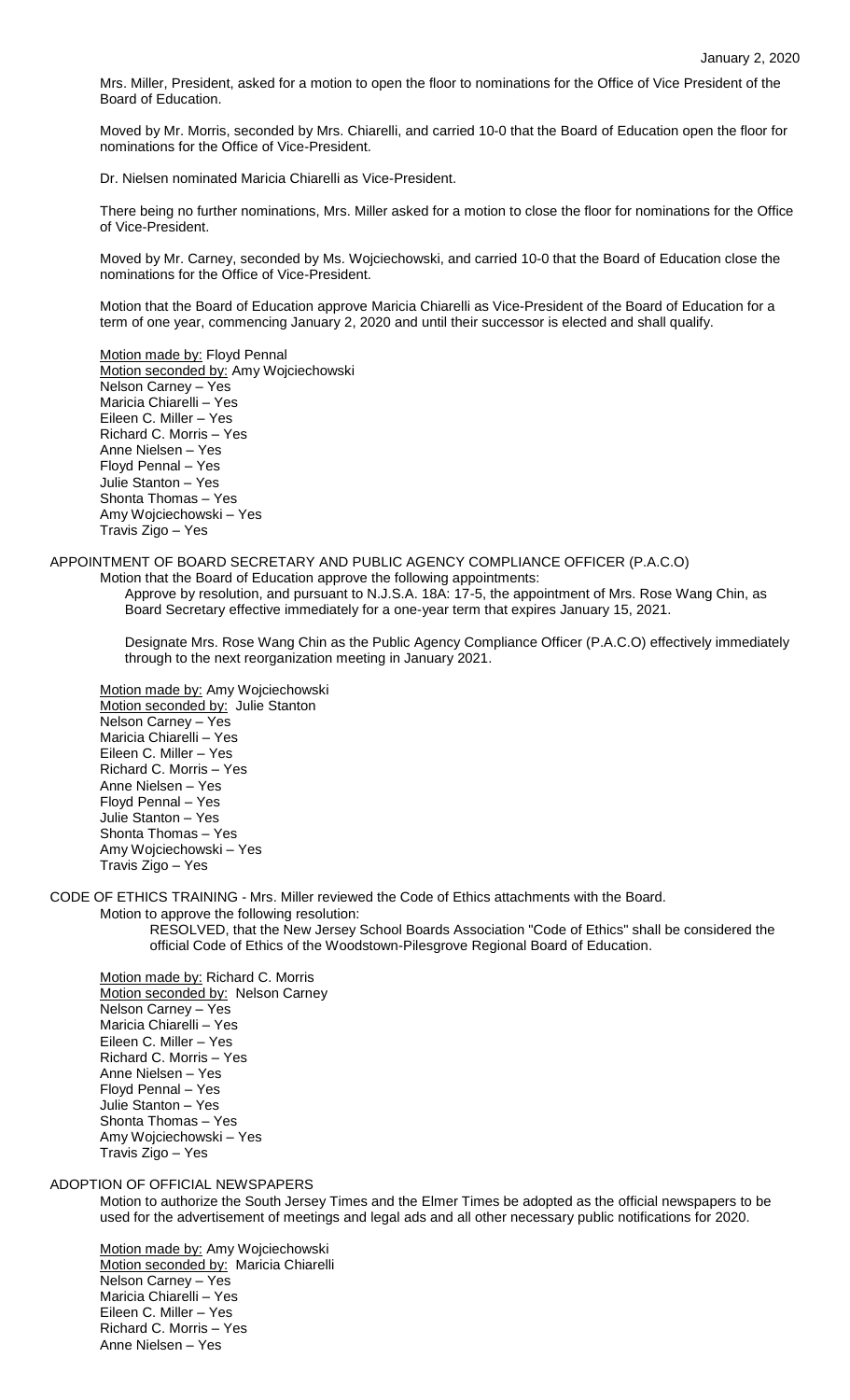Floyd Pennal – Yes Julie Stanton – Yes Shonta Thomas – Yes Amy Wojciechowski – Yes Travis Zigo – Yes

DISCUSSION OF BOARD STRUCTURE

The Board discussed the following options: Committee Structure Work Session Structure (which is the current structure) Combined Work Session followed by the Board Meeting Structure

Members voiced their opinions, rationale, and preference for each type of structure. They also discussed calling for an Ad Hoc meeting when needed.

Mr. Carney left the meeting at 7:40 p.m.

Motion to amend the agenda to add two motions to the agenda to determine Board Structure. Motion made by: Richard C. Morris Motion seconded by: Floyd Pennal Maricia Chiarelli – Yes Eileen C. Miller – Yes Richard C. Morris – Yes Anne Nielsen – Yes Floyd Pennal – Yes Julie Stanton – Yes Shonta Thomas – Yes Amy Wojciechowski – Yes Travis Zigo – Yes

Motion passed.

Motion to maintain the current Board structure as Board of the Whole. Motion made by: Amy Wojciechowski Motion seconded by: Floyd Pennal Maricia Chiarelli – Yes Eileen C. Miller – Yes Richard C. Morris – No Anne Nielsen – Yes Floyd Pennal – Yes Julie Stanton – Yes Shonta Thomas – Yes Amy Wojciechowski – Yes Travis Zigo – No

Motion passed.

Motion to maintain the current structure of two dates for Board of Education meetings per month, Work Session and Board Meetings. Motion made by: Floyd Pennal Motion seconded by: Travis Zigo Maricia Chiarelli – No Eileen C. Miller – Yes Richard C. Morris – Yes Anne Nielsen – Yes Floyd Pennal – Yes Julie Stanton – Yes Shonta Thomas – Yes Amy Wojciechowski – No Travis Zigo – Yes

Motion passed.

The Board further discussed the meeting date calendar and the following changes were incorporated: Eliminate July meeting dates

Try out the Combined Structure in May 2020 and June 2020 with a start time of 6:00 p.m.

OPEN PUBLIC MEETINGS ACT/ESTABLISH MEETING DATES, TIME AND PLACE Motion that the Board of Education approve the following Open Public Meetings Act Resolution and attached Board of Education meeting dates for 2020 through to the next reorganization meeting in January 2021. (see page \_\_\_)

> RESOLVED that the Woodstown-Pilesgrove Regional Board of Education, pursuant to Chapter 231, PAL. (Open Public Meetings Act) does hereby proclaim the public meetings of the Board of Education will be held in William Roper School Multi-Purpose Room, 211 East Lake Road, Pilesgrove, NJ, at 7:00 p.m., as set forth in the attachment unless indicated otherwise.

BE IT FURTHER RESOLVED that the purpose of the Regular Meetings shall be the normal conduct of business of the Board of Education and any other items brought to the Board's attention by the Board Members, Board Attorney, Superintendent and Business Administrator/Board Secretary; and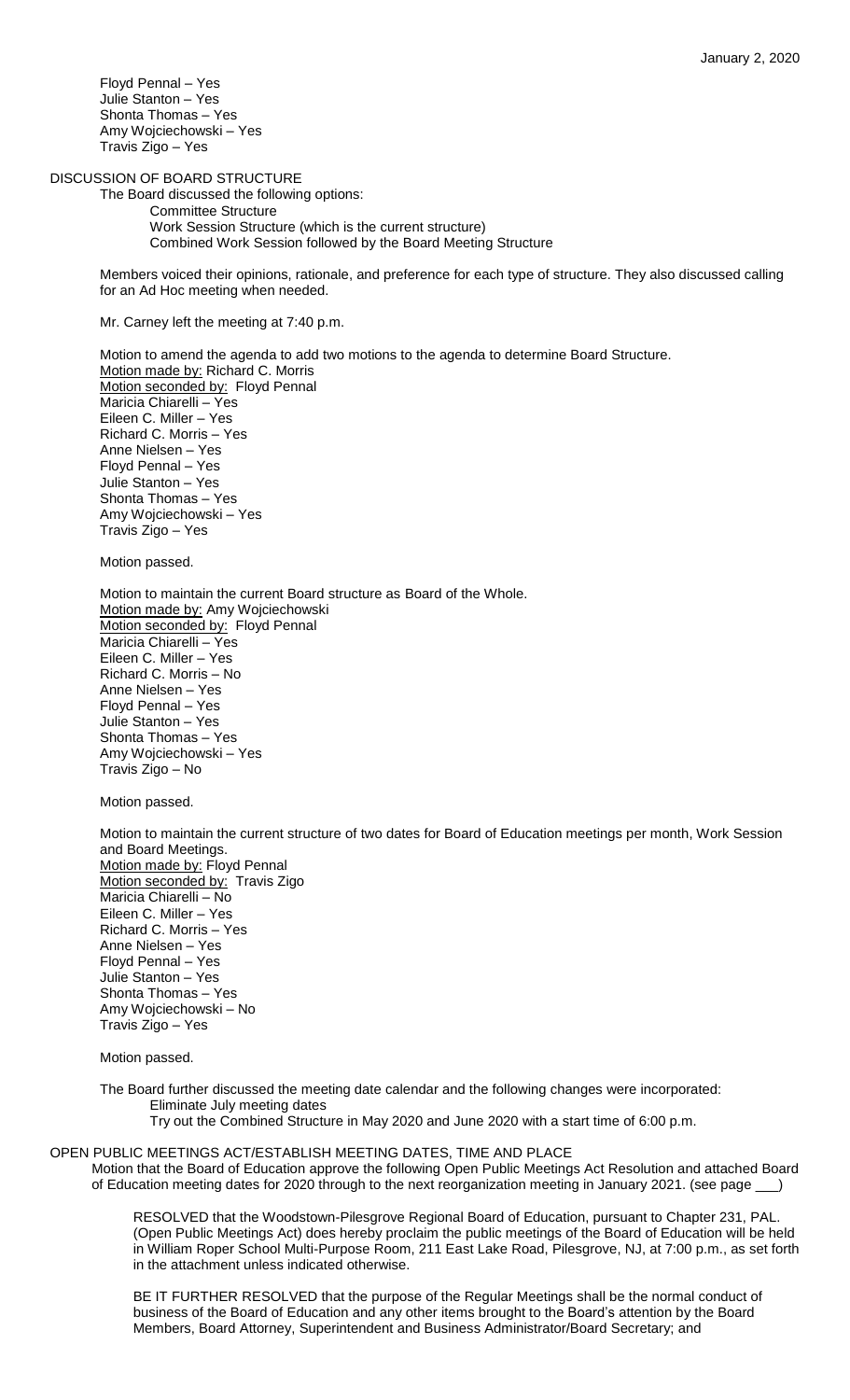BE IT FURTHER RESOLVED that the Board of Education does hereby designate the South Jersey Times and the Elmer Times as official newspapers to receive notices of meetings; and

BE IT FURTHER RESOLVED that notices of meetings of the Board of Education will be sent to the Borough of Woodstown Clerk, Township of Pilesgrove Clerk, and will be posted in the Borough of Woodstown Municipal Hall, the Township of Pilesgrove Municipal Hall, the general offices and faculty rooms of the four District schools, the School District's Central Office and the school district's website; and

BE IT FURTHER RESOLVED that the Board of Education reserves the right to adjourn or recess a meeting at any time to discuss such matters that may be considered in closed session. However, the Board will first adopt a resolution stating the general nature of the subject to be discussed, and, as precisely as possible, the time and circumstances under which disclosure to the public will be made; and

BE IT FURTHER RESOLVED that, in order to conduct its meetings properly and efficiently, the Board shall require the following procedures pertaining to public participation at Board meetings:

- Any individual desiring to speak shall give his or her name, address, and the group, if any, that is represented.
- The presentation shall be as brief as possible but no more than three (3) minutes per individual.
- The Board vests in its president, or other presiding officer, authority to terminate the remarks of any individual if he/she deems it in the best interest of those present to do so.

Motion made by: Floyd Pennal Motion seconded by: Amy Wojciechowski Maricia Chiarelli – Yes Eileen C. Miller – Yes Richard C. Morris – Yes Anne Nielsen – Yes Floyd Pennal – Yes Julie Stanton – Yes Shonta Thomas – Yes Amy Wojciechowski – Yes Travis Zigo – Yes

### PARLIAMENTARY PROCEDURES

Motion to approve the following resolution:

Except as may otherwise be provided by law, the proceedings of the Woodstown-Pilesgrove Regional School District School Board shall ordinarily be conducted according to Robert's Rules of Order; provided, that a failure to observe or enforce such rules shall in no manner affect the regularity, validity or legality of any action or proceeding taken by the Board. The School Board, in its discretion, hereby reserves the right to proceed at any time otherwise than as prescribed in Robert's Rules of Order and to appoint the board secretary and board attorney to act as the parliamentarians for 2020.

Motion made by: Amy Wojciechowski Motion seconded by: Floyd Pennal Maricia Chiarelli – Yes Eileen C. Miller – Yes Richard C. Morris – Yes Anne Nielsen – Yes Floyd Pennal – Yes Julie Stanton – Yes Shonta Thomas – Abstained Amy Wojciechowski – Yes Travis Zigo – Yes

### BOARD POLICIES/REGULATIONS

Motion to adopt all existing Board Policies and Procedures.

Motion made by: Amy Wojciechowski Motion seconded by: Julie Stanton Maricia Chiarelli – Yes Eileen C. Miller – Yes Richard C. Morris – Yes Anne Nielsen – Yes Floyd Pennal – Yes Julie Stanton – Yes Shonta Thomas – Yes Amy Wojciechowski – Yes Travis Zigo – Yes

Dr. Nielsen left the meeting at 8:32 p.m.

#### DOCTRINE OF NECESSITY

Motion to approve the Doctrine of Necessity resolution as follows:

WHEREAS, the School Ethics Act, N.J.S.A. 18A:12-21 et seq. was enacted by the New Jersey State Legislature to ensure and preserve public confidence in school board members and school administrators and to provide specific ethical standards to guide their conduct; and

WHEREAS, questions have arisen regarding how a Board should invoke the Doctrine of Necessity when a quorum of a board of education has conflicts of interest on a matter required to be voted upon; and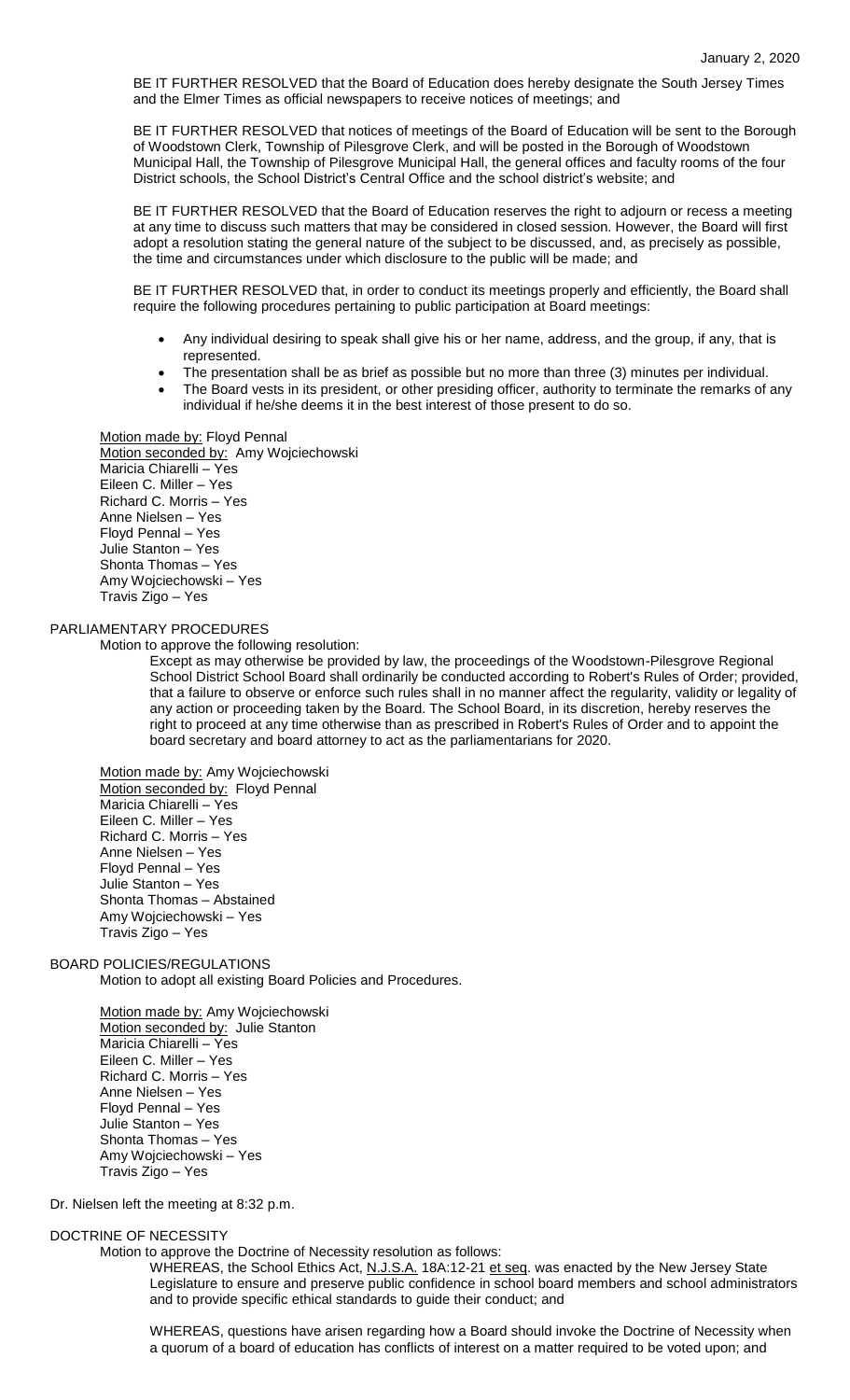WHEREAS, the School Ethics Commission has provided some guidance in Public Advisory Opinion A03- 98 (April 1, 1998) but finds that there is a need to repeat and clarify its opinion; and

WHEREAS, the opinion set forth that, when it is necessary for a Board to invoke the Doctrine of Necessity, the Board should state publicly that it is doing so, the reason that such action is necessary and the specific nature of the conflicts of interest; and

WHEREAS, the opinion further provided that if the Board must invoke the Doctrine of Necessity not just to vote, but also to form a negotiations committee because it is without even three members to serve as a committee, then the Board must determine whether to act as a committee of the whole or to choose a smaller negotiations committee from among its members after stating publicly its reason for doing so as set forth above; and

WHEREAS, in keeping with the Legislative purpose as set forth in N.J.S.A.18A:12-22(a) the School Ethics Commission views public disclosure of conflicts of interest to be paramount when it is necessary to invoke the Doctrine of Necessity;

NOW THEREFORE BE IT RESOLVED that the School Ethics Commission hereby requires Boards of Education and Charter School Boards of Trustees that must invoke the Doctrine of Necessity to adopt a resolution setting forth that they are invoking the Doctrine, the reason for doing so and the specific nature of the conflicts of interest; and

BE IT FURTHER RESOLVED that Boards of Education and Charter School Boards of Trustees that invoke the Doctrine are directed to read the resolution at a regularly scheduled public meeting, post it where it posts public notices for 30 days and provide the Commission with a copy;

BE IT FUTHER RESOLVED that the Commission shall distribute this Resolution to the county superintendents for distribution to the school districts and charter schools, the New Jersey School Boards Association, the New Jersey Principals and Supervisors Association, the New Jersey Association of School Administrators, the New Jersey Association of School Business Officials and the New Jersey Education Association.

Motion made by: Amy Wojciechowski Motion seconded by: Floyd Pennal Maricia Chiarelli – Yes Eileen C. Miller – Yes Richard C. Morris – Yes Floyd Pennal – Yes Julie Stanton – Yes Shonta Thomas – Yes Amy Wojciechowski – Yes Travis Zigo – Yes

### BOARD MEMBER TRAINING

Mrs. Miller reviewed with the Board the mandatory Board Member training requirements.

### NEW BUSINESS

## Board Appreciation Month

Motion to approve the following resolution:

WHEREAS, the mission of the public schools is to meet the diverse educational needs of all children and to empower them to become competent, productive contributors to a democratic society and an everchanging world; and

WHEREAS, local school board members are committed to children and believe that all children can be successful learners and that the best education is tailored to the individual needs of the child; and

WHEREAS, local school board members work closely with parents, educational professionals, and other community members to create the educational vision we want for our students; and

WHEREAS, local school board members are responsible for ensuring the structure that provides a solid foundation for our school system; and

WHEREAS, local school board members are strong advocates for public education and are responsible for communicating the needs of the school district to the public and the public's expectations to the district;

NOW, THEREFORE, do hereby recognize and express appreciation to the members of the Woodstown-Pilesgrove Regional School Board and proclaim the month of January 2020, as

SCHOOL BOARD RECOGNITION MONTH. We urge all citizens to join us in recognizing the dedication and hard work of local school board members and in working with them to mold an education system that meets the needs of both today's and tomorrow's children.

Motion made by: Amy Wojciechowski Motion seconded by: Floyd Pennal Maricia Chiarelli – Yes Eileen C. Miller – Yes Richard C. Morris – Yes Floyd Pennal – Yes